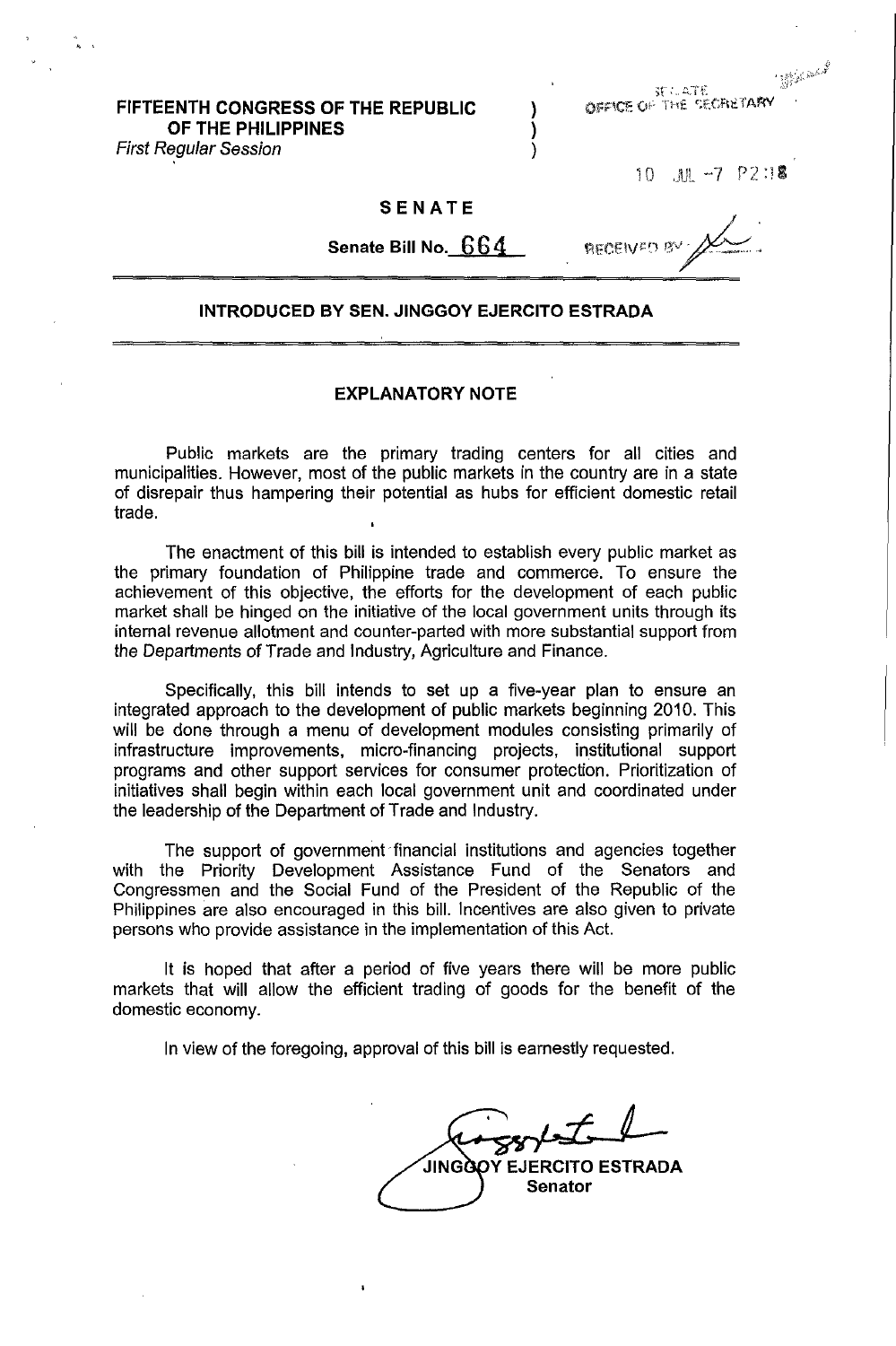# FIFTEENTH CONGRESS OF THE REPUBLIC ) OF THE PHILIPPINES

First Regular Session (1999)

**OFFICE OF SERVISTICRETARY** 

10 JUL -7 P2:18

## SENATE

**RECEIVED** 

Senate Bill No.  $664$ 

### INTRODUCED BY SEN. JINGGOY EJERCITO ESTRADA

#### AN ACT

TO PROVIDE FOR A FIVE-YEAR PUBLIC MARKETS PROGRAM INVOLVING INFRASTRUCTURE IMPROVEMENT, MICROFINANCING SUPPORT, INSTITUTIONAL ADVANCEMENT AND CONSUMER PROTECTION

Be it enacted by the Senate and House of Representatives of the Philippines in Congress assent bled

## I.INTRODUCTION

**SECTION 1. Title. - This Act shall be known as the "Public Markets"** Infrastructure Development, Micro-Financing Support and Related Skills Training Program Act of 2010."

SEC. 2. Declaration of Policy. - The State recognizes the vital role of public markets in providing an environment conducive to the sustained development of the national economy particularly its function as a trading and commercial post for the benefit of small and medium sized enterprises. In furtherance thereof, the State hereby advocates the formulation of a set of development modules for the optimum integration and consolidation of all matters related to establishment and improvement of public markets within the next five years.

SEC. 3. Definition of Terms. - For purposes of this Act, the definitions of the following terms are:

(a) "Public Market" refers to a place, building or structure or any kind owned and/or operated by a city or municipality designated as such by their respective Sanggunians and dedicated to the service of the public in general and where basic food items and other commodities are displayed and offered for sale. The term also includes market stalls, tiendas, buildings, roads, subways, waterways, drainage, parking spaces, and other appurtenances that are an integral part thereof.

(b) "Development Modules" refers to the whole package intended for the development of any public market which shall be comprised primarily of four aspects; namely, infrastructure improvement, extension of micro-financing services, institutional advancement and consumer protection.

(c) *"LGU"* refers to local government units that may either be the local governments of highly urbanized cities, provinces, cities, and/or municipalities.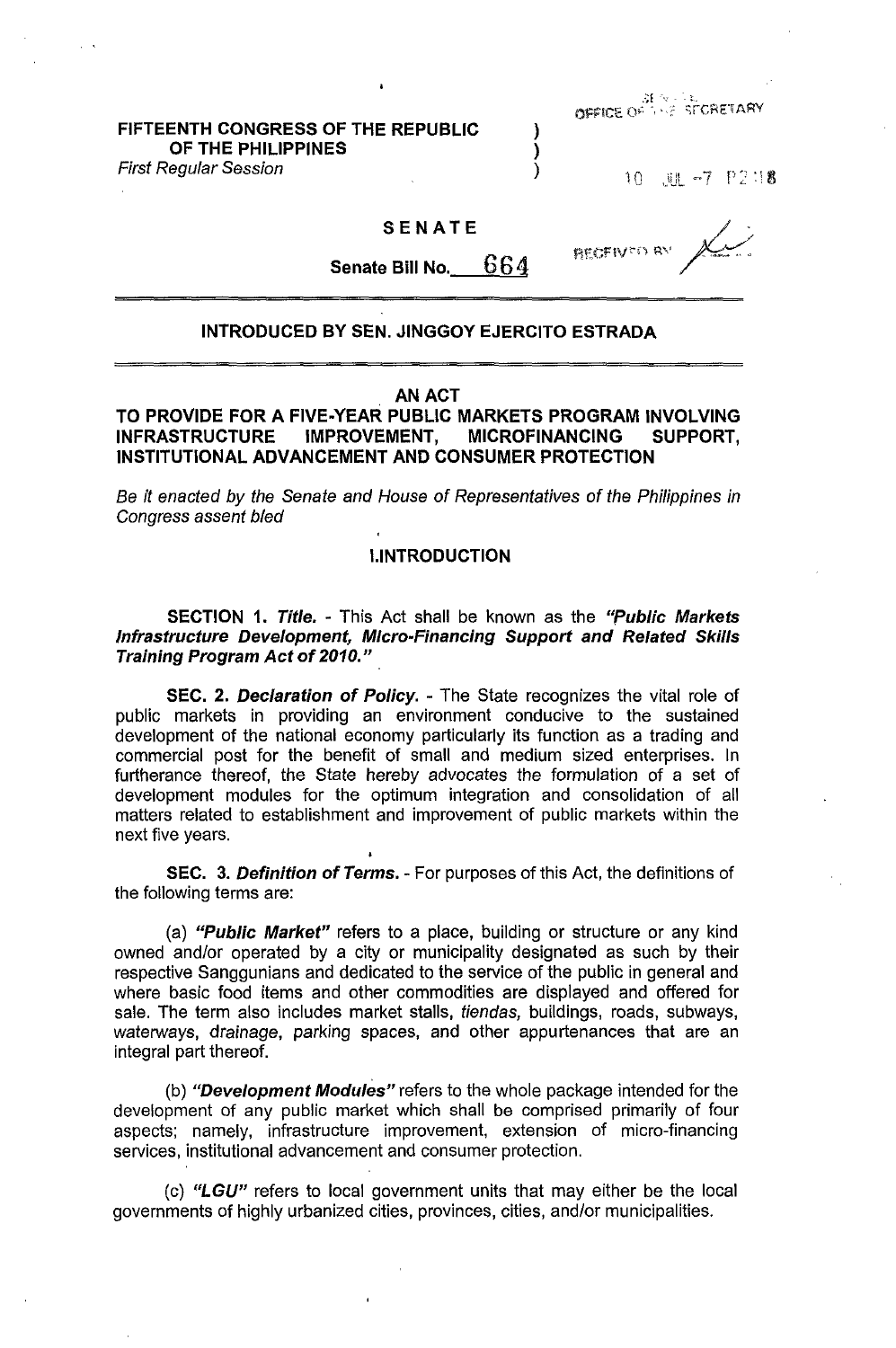(d) **"Counter-parting"** refers to the process by which funding for the execution of any of the public market development modules is shared and sourced from various government entities and/or even with the assistance of non-governmental organizations.

(e) **"Earmarking"** refers to the automatic allocation of the proceeds of any revenues generated from the development of any public market for a specific purpose, which must be for the benefit of the operations of the said public market.

**SEC. 4. Criteria of Development Modules.** - The development modules shall be implemented based on the following minimum criteria:

(a) On Infrastructure Improvements - This shall include at its minimum the following specific improvements on the infrastructure of any public market:

(8.1) Constructive Repairs comprised of infrastructure refurbishments, construction of comfort rooms, directional signs and drainage systems.

(a.2) Waste Disposal comprised of garbage bins, regular sanitation treatments and waste disposal maintenance systems.

(a.3) Ads Space comprised of the construction of advertisement spaces or billboards which shall be bid out by the local government unit to any supplier of goods traded in the public market; provided, that the lease payments from such shall be earmarked for the construction of more advertisement spaces or as payments for the regular sanitation of the public market.

(b) On Micro-Financing Support - This shall include at its minimum the following conditions on micro-financing:

(b.1) Unless otherwise prescribed by law, interest rates imposed for micro financing shall be based on prevailing market rates.

(b.2) Collaterals shall not be required from any debtor who avails of a microfinancing package as provided under this Act of not more than Fifty Thousand Pesos (P50,000.00).

(b.3) Market Vendors Cooperatives shall be given priority to syndicate a part not exceeding eighty percent (80%) of the micro-financing package; provided, that it guarantees to pay the said loan as agreed upon and lends out the said loan in smaller portions to its members only subject to the condition imposed by the prior paragraph.

(b.4) Sources of funds for micro-financing shall come from Government Financial Institutions.

(c) On Institutional Advancement - This shall include at its minimum the educational and training programs on entrepreneurship, financial management. networking and such other subjects necessary for the enhancement of the skills of market vendors.

(d) On Consumer Protection - This shall include at its minimum the following programs that will ensure consumer protection; namely, regular price monitoring, providing credible weighing scales, creating an awards system for market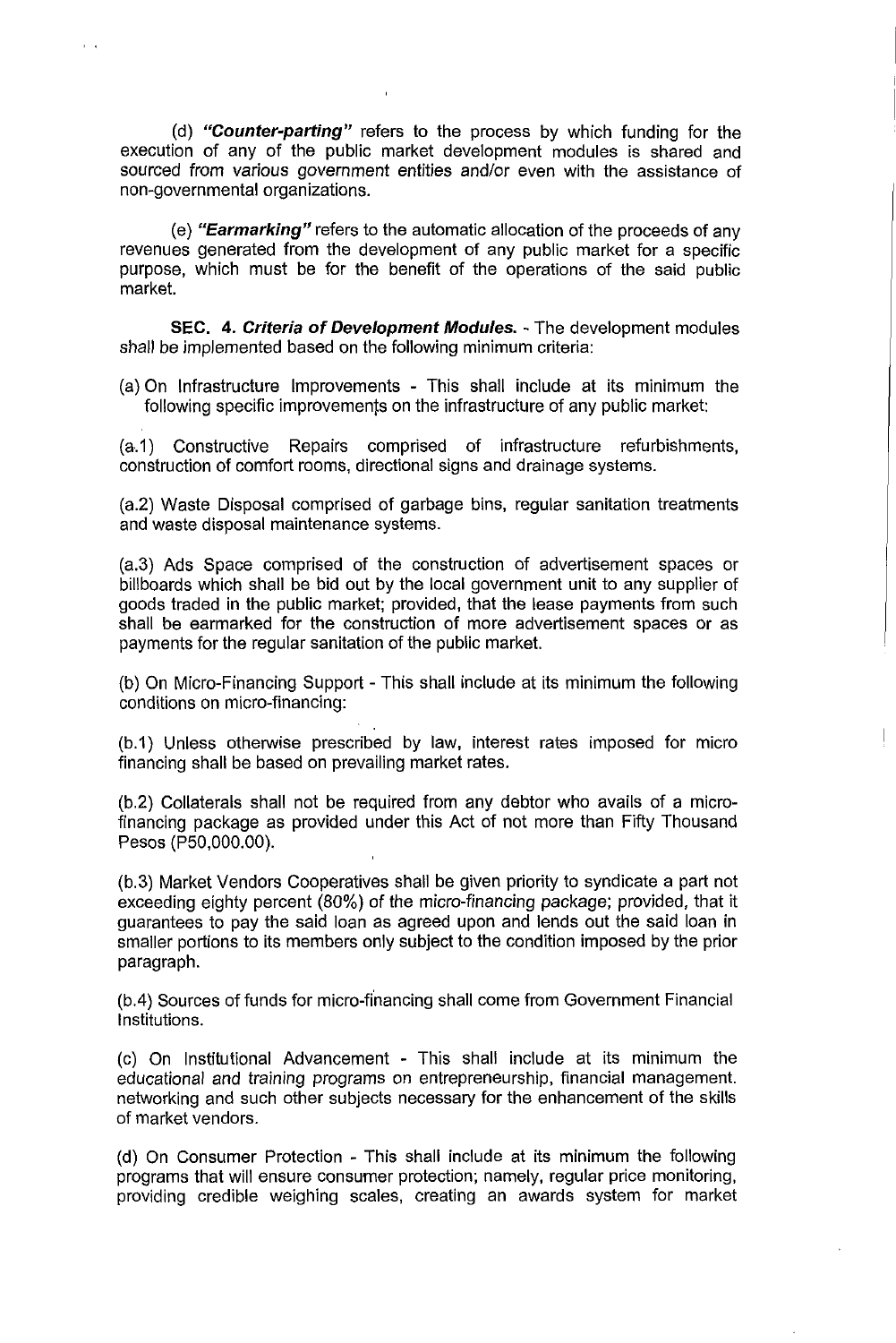vendors in the public market, providing a responsive consumer desk where suggestions and complaints may be filed, among others.

SEC. 5. Timetable of Development - Within the first two years of this Act, priority should be given to the development of at least one public market located within every highly urbanized city and capital city. In the latter three years of this Act, the priority shall be given to the development of at least one public market located within any municipality wherein the concerned LGU provides a development study that complies with the requirements set by the coordinating government agencies.

## II. **DEVELOPMENT MODULES**

SEC. 6. Module of Public Markets Infrastructure Development, Financing Support and Training Program Module for Highly Urbanized Cities. - In the development of public markets located in highly urbanized cities, the local government unit shall take the initiative in the adoption of the provisions of this Act. It shall be done by the appropriate approval of an ordinance issued by the City Council and duly certified by the City Mayor of the area where the public market is located. The development module shall comply with the following minimum requirements:

(a) On Infrastructure Improvement - a minimum of at least Twelve Million Pesos (P12,000,000.00M) must be set aside to fund infrastructure related projects for public markets located within highly urbanized cities.

(b) On Micro-financing - a minimum of at least Thirty Million Pesos (P30,000,000.00) must be set aside to fund micro-financing related projects of small and medium sized enterprises based in public markets located within highly urbanized cities. •

(c) On Institutional Advancement - a minimum or at least One Million Pesos (P1 ,000,000.00) must be set aside to fund institutional development programs for public markets located within highly urbanized cities.

(d) On Consumer Protection - a minimum of at least Five Hundred Thousand Pesos (P500,000.OO) must be set aside to fund consumer protection programs for public markets located within highly urbanized cities.

SEC. 7. Module of Public Markets Infrastructure Development, Financing Support and Training Program Module for Cities. - In the development of public markets located in capital cities, the local government unit shall tale the initiative in the adoption of the provisions of this Act, It shall be done by the appropriate approval of an ordinance issued by the City Council and duly certified by the City Mayor of the area where the public market is located. The development module shall comply with the following minimum requirements:

(a) On Infrastructure Improvement - a minimum of at least Five Million Pesos (P5,OOO,OOO.OOm) must be set aside to fund infrastructure related projects for public markets located within provincial cities.

(b) On Micro-financing - a minimum of at least Fifteen Million Pesos (P15,OOO,OOO.OO) must be set aside to fund micro-financing related projects of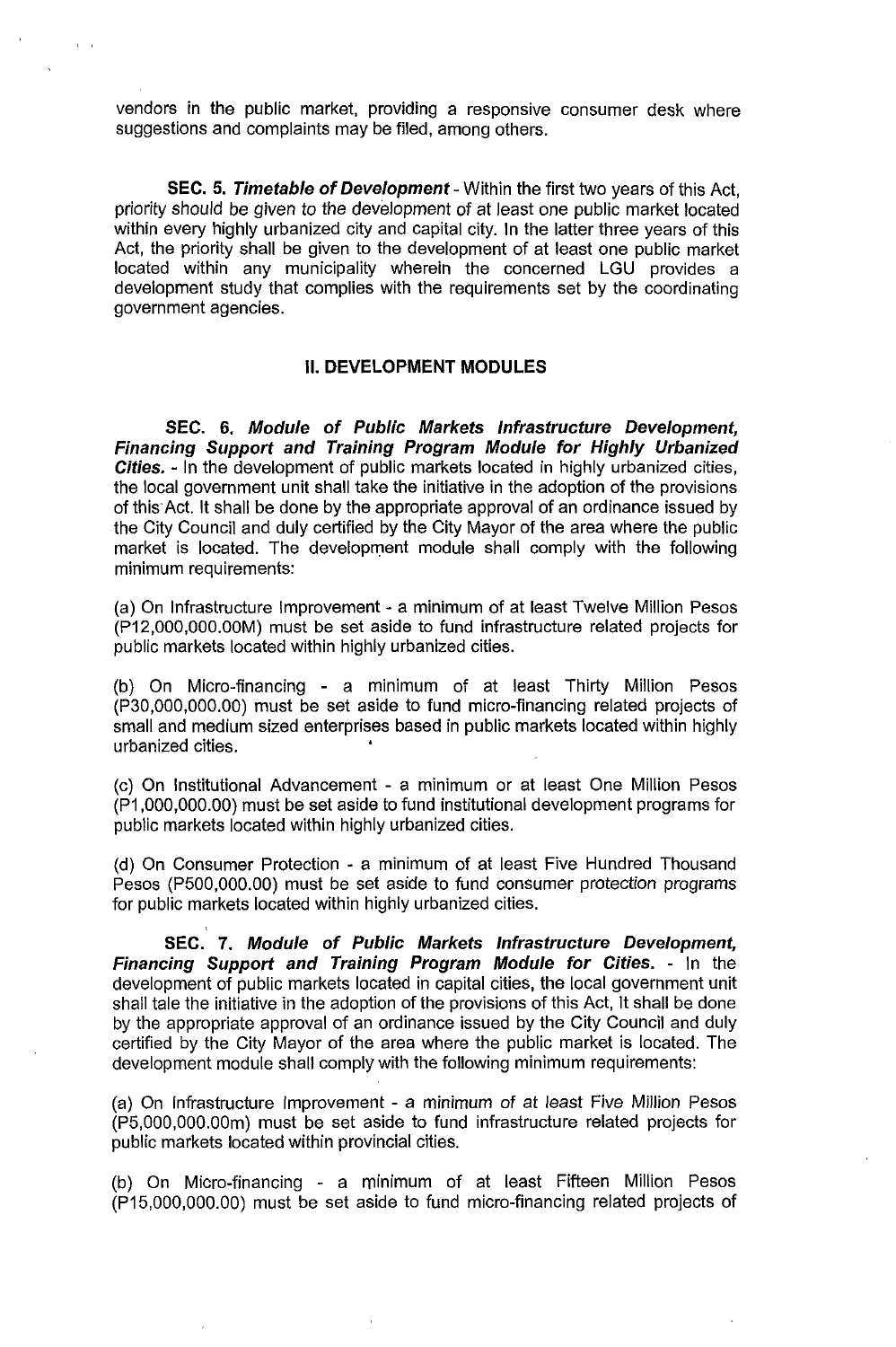small and medium sized enterprises based in public markets located within provincial cities.

(c) On Institutional Advancement - a minimum of at least Five Hundred Thousand Pesos (P500,000.00) must be set aside to fund institutional development programs for public markets located within provincial cities.

(d) On Consumer Protection - a minimum of at least Three Hundred Thousand Pesos (P300,000.00) must be set aside to fund consumer protection programs for public markets located within provincial cities.

**SEC. 8. Module of Public Markets Infrastructure Development, Financing Support and Training Program Module for Municipalities.** - In the development of. public markets located in municipalities, the local government unit shall take the initiative in the adoption of the provisions of this Act. It shall be done by the appropriate approval of an ordinance issued by the Municipal Council and duly certified by the Municipal Mayor of the area where the public market is located. The development module shall comply with the following minimum requirements:

(a) On Infrastructure Improvement - a minimum of at least Three Million Pesos (P3,000,000.00) must be set aside to fund infrastructure related projects for public markets located within provincial municipalities.

(b) On Micro-financing - a minimum of at least Seven Million Pesos (P7,000,000.00) must be set aside to fund micro-financing related projects of small and medium sized enterprises based in public markets located within provincial municipalities.

(c) On Institutional Advancement - a minimum of at least Three Hundred Thousand Pesos (P300,000.00) must be set aside to fund institutional development programs for public markets located within provincial municipalities.

(d) On Consumer Protection - a minimum of at least Two Hundred Thousand Pesos (P200,000.00) must be set aside to fund consumer protection programs for public markets located within provincial municipalities.

## **III. PARTICIPANTS**

**SEC. 9. Role of Local Government Units.** - All local government units of cities and municipalities must adopt and choose at least one public market in its area of responsibility as the pioneer public market for development based on the provisions of this Act. Each local government unit must prepare a comprehensive feasibility study for the development of the public market it has chosen to benefit under the provisions of this Act. Each local government unit must find through its internal revenue allotment at least thirty percent (30%) of the total funding cost related to public market infrastructure improvements, institutional advancement and consumer protection.

The provincial government must choose as priority projects at least one public market within its capital city and at least another one within any of the . municipalities within its jurisdiction. It must likewise fund through its internal revenue allotment at least thirty percent (30%) of the total finding cost related to public market infrastructure improvements, institutional advancement and consumer protection.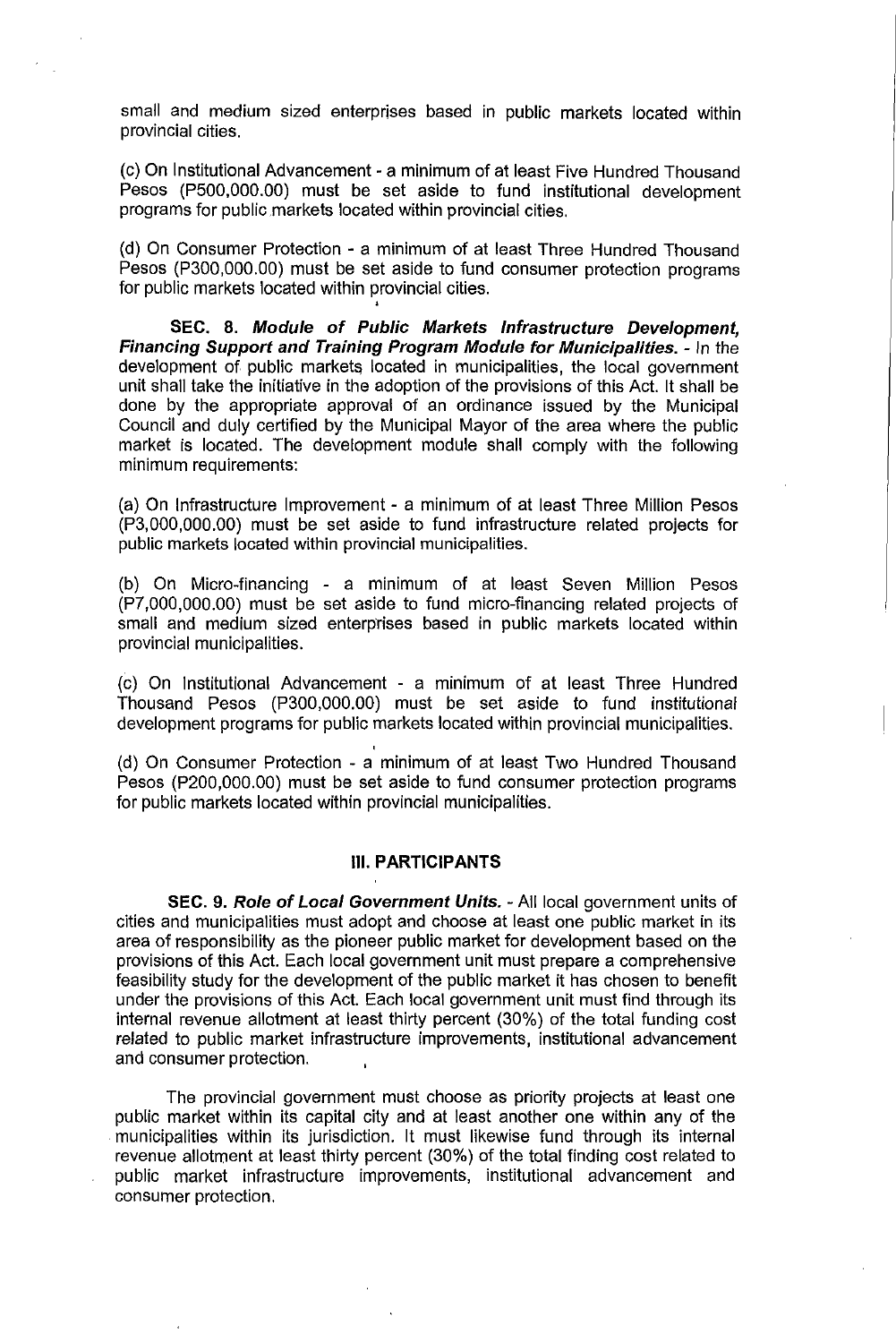**SEC. 10. Role of Government Financial Institutions.** - All government financial institutions shall set aside funding for micro-financing operations related to the purposes of this Act. Each government financial institution must fund at least twenty one (21) micro-financing project for the benefit of public markets identified under this Act; provided, that this shall be distributed evenly at seven (7) public markets each for Luzon, Visayas and Mindanao, respectively. The participating government linaiicial institutions shall include the Development Bank of the Philippines (DBP), Land Bank of the Philippines (LBP) and other government financial institutions.

**SEC. 11. Primary Coordinating Government Agencies.** - The Department of Trade and Industry shall be the lead agency which will ensure the implementation of this Act. The Departments of Agriculture, Finance and Public Works and Highways and the Commission on Audit shall also assist in the evaluation and coordination of all public market improvements.

**SEC. 12. Role of Public Market Vendors Cooperatives.** - Only duly registered market vendors cooperatives shall be recognized for purposes of this Act. Subject to the supervision of the primary coordinating government agencies, public market vendors' cooperatives shall be given the first priority in availing of the micro-financing services and institutional development programs provided herein. However, such services shall never exclusively benefit public market vendors' cooperatives.

**SEC. 13. Public Consultation.** - Prior to the final approval of any development of any public market under this Act, the lead and other coordinating government agencies must hold public consultations with all interested parties at the city or municipality where the said public market is located. The Regional Head of the Department of Trade and Industry or his duly designated representative shall chair and convene the consultations with the public. A notice informing such shall be posted in a conspicuous place in the city or municipal hall for a period of two (2) consecutive weeks prior to the date of the hearing.

## **IV. PROJECT IMPLEMENTATION**

**SEC. 14. Technical Assistance and Resource Mobilization Coordinating Council on Public Markets Development.** - To facilitate the implementation of this Act, a technical assistance and resource mobilization coordinating council shall be formed to support, promote, and encourage the LGUs in the development of any public market based on the provisions of this Act. The following shall be the members of the committee:

(a) The Secretary of the Department of Trade and Industry or his duly authorized representative who must have the rank of undersecretary, as Chairman;

(b) The Secretary of the Department or Agriculture or his duly authorized representative who must have the rank of undersecretary, as Vice-chairman;

(c) The Secretary of Finance or his duly authorized representative who must have the rank of undersecretary, as member;

(d) The Secretary of Public Works and Highways or his duly authorized representative who must have the rank of undersecretary, as member;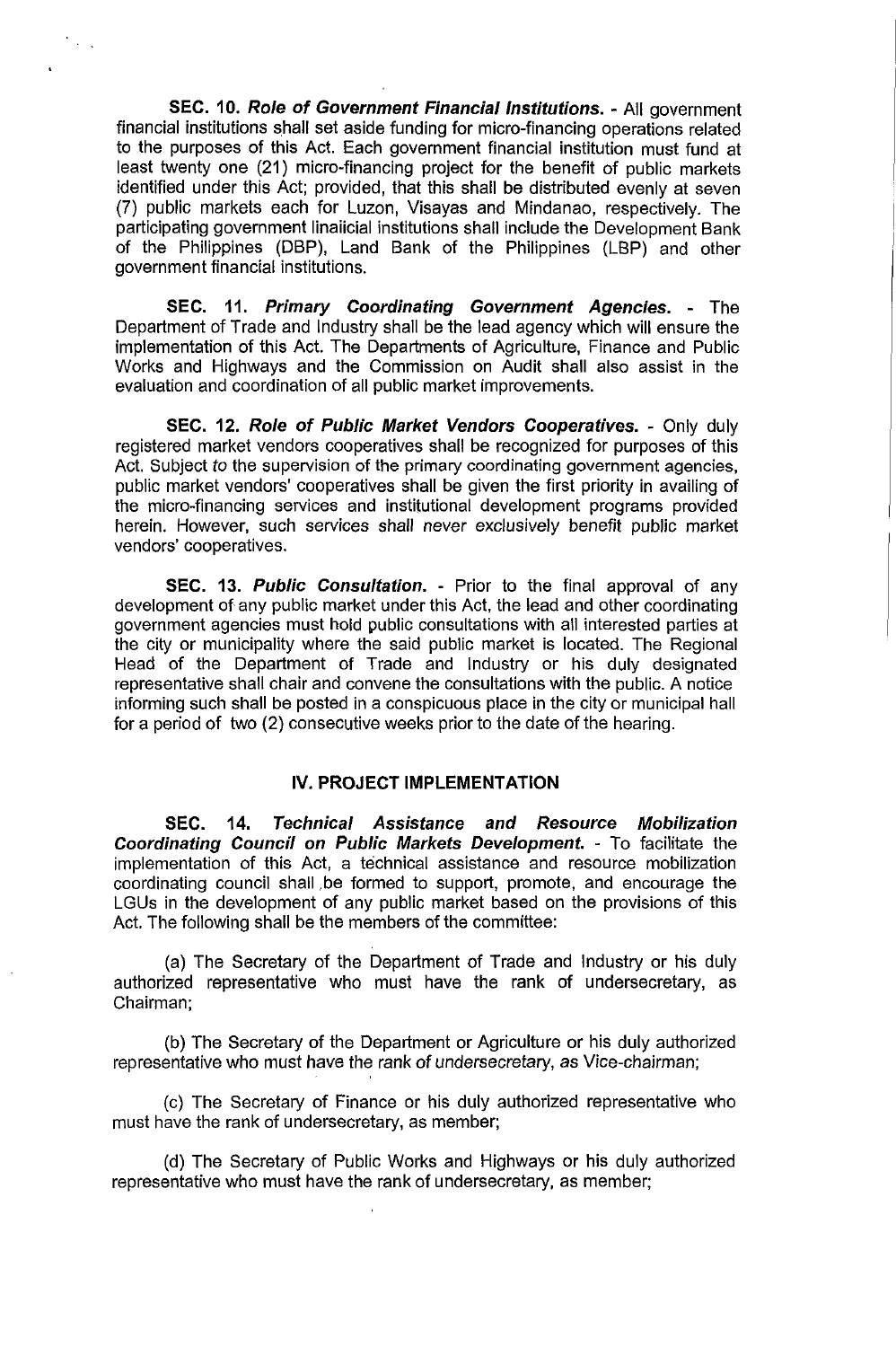(e) The Secretary of the Department of Interior and Local Government or his duly authorized representative who must have the rank of undersecretary and, as may be necessary and upon proper invitation, the President, or his representative, of national LGU officers organizations.

(f) The President of the Development Bank of the Philippines or his duly authorized representative, as member; and

(g) The President of the Land Bank of the Philippines or his duly authorized representative, as member.

The committee shall have the fIIowing functions:

(a) Provide technical assistance and resource mobilization to local government units qualified to undertake the establishment, maintenance, and development of public markets in accordance with this Act;

(b) Coordinate and facilitate the procurement of micro-financing operations and the hiding of at least seventy percent (70%) of the total funding cost related to public market infrastructure improvements, institutional advancement and consumer protection in accordance with this Act;

(c) Screen and determine local government units qualified to undertake public market development through the compliance of the requirements provided under Section 9 of this Act; and

(d) Monitor, evaluate, and submit annual reports to the President of the Philippines, the President of the Senate and the Speaker of the Mouse of Representatives, an annual accomplishment report on projects covered in this Section, which shall include the total amount of micro-financing released as of the end of the calendar year, local government units granted micro-financing and the amount thereof, and a list and description of accomplished and pending public market development projects.

**SEC. 15. Engineering and Administrative Overhead Expenses. --**Appropriations for projects authorized in this Act shall be used solely for project implementation which shall include direct engineering, consulting and/or administrative overhead expenditures incidental thereto, including but not limited to salaries of employees who may be hired for the duration of the project, office supplies and similar operational costs. These engineering and administrative overhead expenditures shall be reflected in the program of work for the project concerned and shall not exceed four percent (4%) of the amount actually released for the project; Provided, that the said percentage shall be reduced as the total project cost increases. •

The program of work shall include, among others, estimates of the work items, quantities and costs, and the schedule of project activities and disbursements.

**SEC. 16. Program of Work.** - The development of any public market must begin with the initiative of the local government unit through its endorsement of a feasibility study for public consultation. After the completion of the said public consultation, a copy of the feasibility study shall be submitted to the Technical Assistance and Resource Mobilization Coordinating Council for . technical endorsement. Thereafter, the bidding out of the project shall be done before the concerned local government unit where the public market is located, in accordance with the harmonized procedures on procurement under Republic Act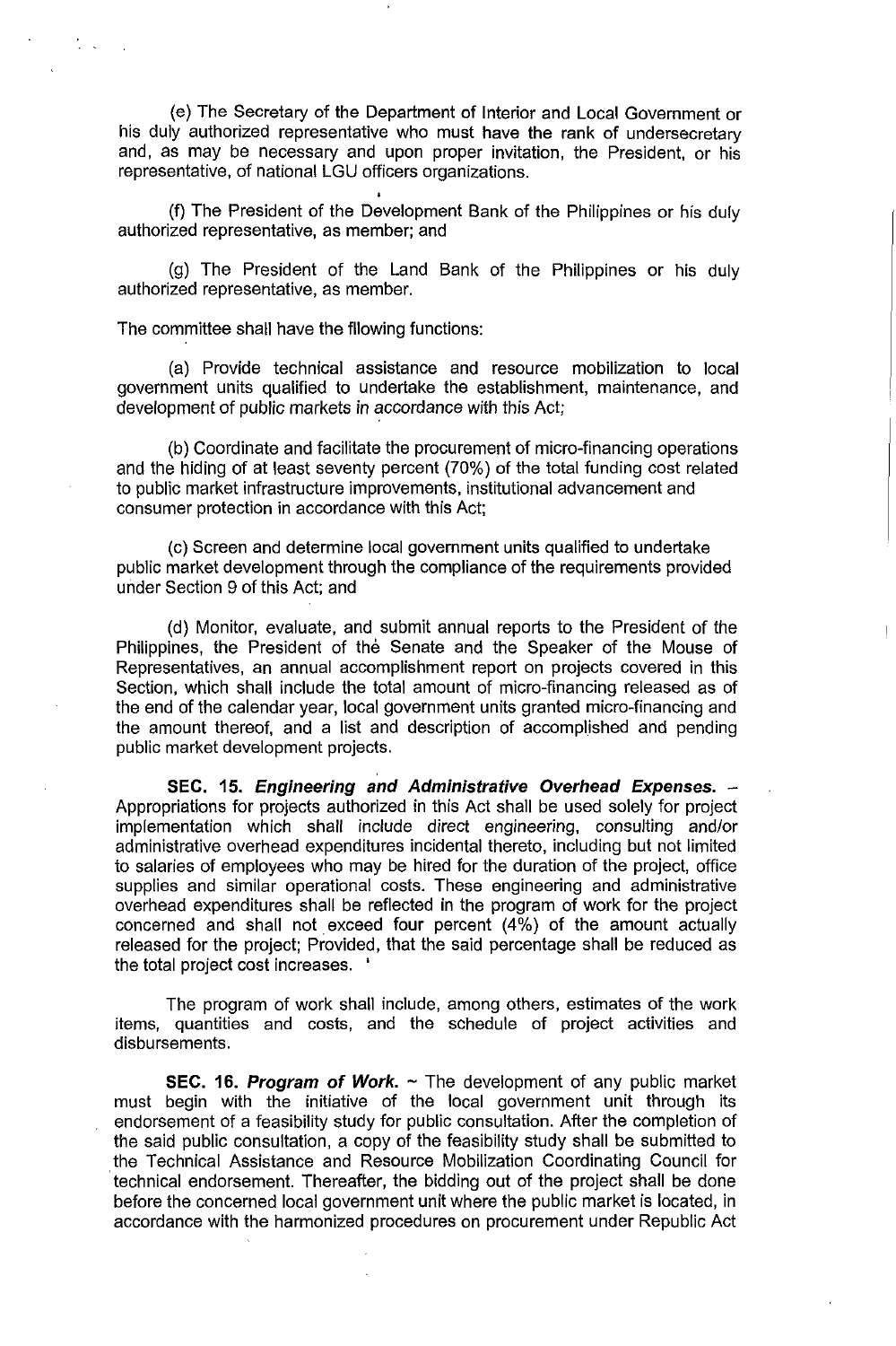9 184 or the Government Procurement Reform Act. Once these are done, the actual implementation shall begin with the introduction of infrastructure improvements and followed by the implementation, as deemed necessary, of the micro financing project, the institutional development program and the consumer protection project.

**SEC. 17. Public Bidding. -** Once the development plan of any public market is cleared for implementation, all projects covered under this Act shall be implemented by contract awarded after competitive public bidding open to all qualified bidders and shall be awarded to the bidder who submits the lowest evaluated bid that is most advantageous to the government based on existing laws and regulations. A notice of the schedule of the bidding must be published for three (3) consecutive weeks in a conspicuous place within the city or municipal shall where the public market is located.

**SEC. 18. Negotiated Contracts. -** No project in this Act shall be implemented by negotiated contract except in any of the following cases: (a) when there is an emergency arising from natural calamities or where immediate actions is necessary to comply with government commitments; (b) when there is failure to award a contract after competitive public bidding for a valid cause; (c) upon the termination or rescission of contract; (d) when the project is to be implemented in areas with critical peace and order problems as certified by the Department of National Defense; or (e) as expressly authorized by the President of the Philippines when national interest so requires.

The authority to negotiate and approve contracts under this section shall be obtained by them from the Secretary of the Department of Trade and Industry.

**SEC. 19. Publication and Posting of Public Markets Development Contracts. -** All contracts for public market development projects shall be published three times on three separate days once a week for three consecutive weeks in a newspaper with a general circulation at the region where the said public market is located. In addition thereto, a copy thereof shall be posted in a public place in the province, city or municipality where the project will be implemented.

Such publication shall contain the subject matter of the contract, including the persons authorized by the government to give consent in its behalf; the type of materials used; the contract time; the bidders, if public bidding is undertaken before granting the contract; and other terms of the contract.

For purposes of this Act, the local government unit concerned shall allow interested parties to inquire into the particular contract. Such inquiry shall be made in writing during regular office hours and the same shall be for a legitimate purpose stated therein. The copies of the documents, papers and records pertinent to the public markets development contract that is the subject of inquiry shall be made available at the expense of the interested parties.

## **V. SOURCES OF FUNDS AND INCENTIVES**

**SEC. 20. Sources of Funding. - The** development of any public market under the provisions of this Act shall be funded through the counter parting of funds from various government offices, entities or agencies; provided, that each local government unit must fund through its internal revenue allotment at least thirty percent (30%) of the total funding cost related to public market infrastructure improvements, institutional advancement and consumer protection.

 $\mathbf{I}$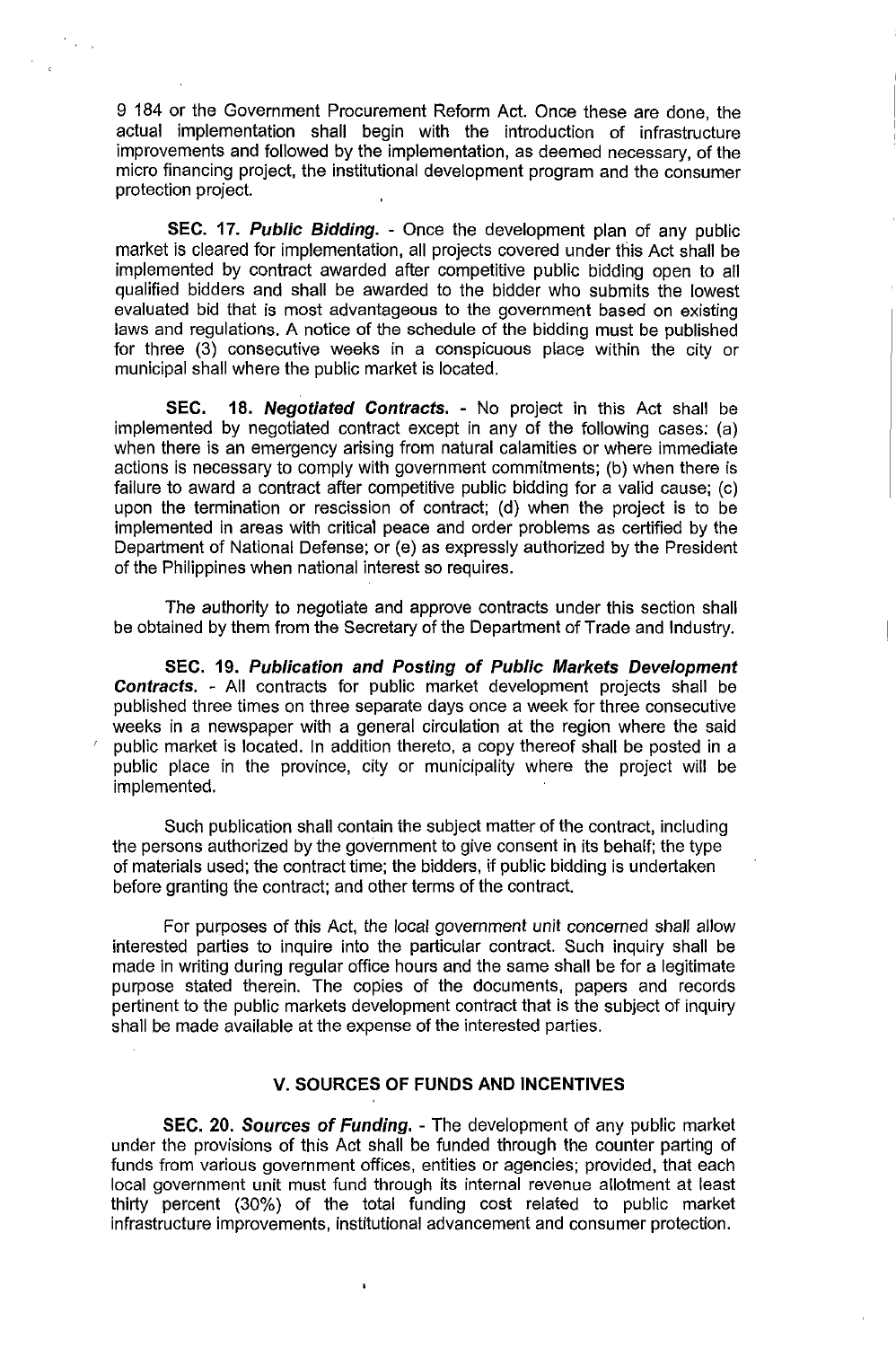The Department of Agriculture shall provide counter part funds sourced from appropriations for post harvest facilities as provided under R.A. No. 8435, otherwise known as the Agriculture and Fisheries Modernization Act of 1997, as amended, as well as from R.A. No. 8 178, otherwise known as the Agricultural Competitiveness Enhancement Fund as amended by R.A. No. 9496. At least twenty (20) public markets every year beginning from the approval of this Act must be provided with the counter part funds by the Department of Agriculture.

Any government agency or instrumentality, including government owned and controlled corporations and/or the offices of any Senator and/or Congressman through their Priority Development Assistance Fund and/or the Social Fund of the President of the Republic of the Philippines, may also provide the counter part funds to finance any aspect of this project.

Only government financial institUtions are required to fund all microfinancing projects for the benefit of public markets. Subject to reasonable terms and conditions, nothing, however, prohibits private financial institutions from providing all or part of the funds needed to support the micro-financing projects as provided in this Act.

All government agencies and/or offices that have committed to support the development of any public market shall expressly state such on a Memorandum of Agreement that shall be executed per criteria.

**SEC. 21. Incentives for Private Support.** - Any person may donate funds, equipment, materials or services for the use and benefit of any stage of the development modules. Such donations shall be done through a Memorandum of Agreement (MOA) between the LGU and the donor. The MOA shall expressly state the market value of the donated funds, materials or services. The value of the donation shall be automatically exempt from all national internal revenue taxes including customs duties and other importation charges, if applicable. Subject to the issuance of the appropriate revenue regulations by the Bureau of Internal Revenue, the value of the donation shall also be deductible as an expense in the determination of the taxable income of any donor.

**SEC. 22. Valuation of P.rivate Support.** - Unless such donations are capable of pecuniary estimations, these contributions shall be based on the market value of the said goods that shall be stated on a Memorandum or Agreement to be executed between the donor and the local government unit where the concerned public market is located.

## **VI. REPORTORIAL AND OVERSIGHT REQUIREMENTS**

**SEC. 23. Reports.** - The Secretary of the Department of Trade and Industry shall submit to the President of the Philippines, the President of the Senate and the Speaker of the House of Representatives, an annual accomplishment report on projects covered in this Act, which shall include the appropriations released as of the end of the calendar year, the extent of the works accomplished, further works to be done, and any recommendations for additional appropriations or charges thereof. A detailed break report also as to the sources of counter-part funds utilized per public market project as implemented in this Act shall likewise be provided.